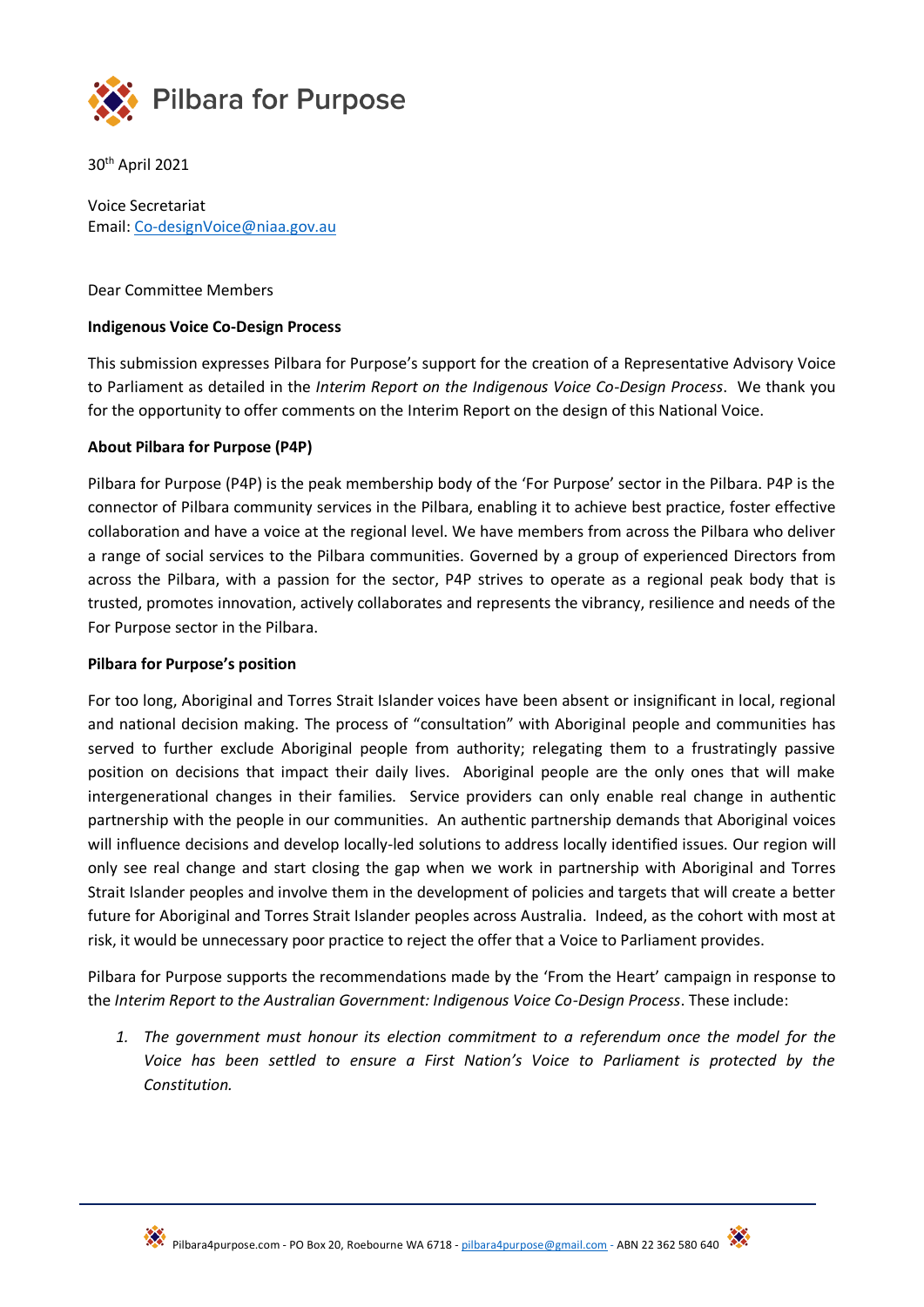

Pilbara for Purpose strongly supports the development of a First Nations Voice, representative of voices across national, regional and local communities, that is enshrined in the Australian Constitution as defined in the Uluru Statement from the Heart ('the National Voice').

Though a First Nations Voice to Parliament may be established by other means, enshrining a First Nations' Voice in the Australian Constitution will provide the surety and continuity needed to make long-term positive changes in our communities, by ensuring that the National Voice is not vulnerable to short term election cycles or changes in government policy and perspective. A constitutional referendum will allow the Voice to have the public legitimacy and authority it needs to ensure the government and Parliament take its advice seriously. A successful referendum to enshrine a Voice will be a historic and unifying moment for our nation.

*2. Enabling legislation for the Voice must be passed after a referendum has been held in the next term of Parliament.*

It is preferable that a successful referendum is held prior to enabling legislation for the Voice. Any move to implement the Voice through legislation prior to a referendum may represent risk to the success of the Voice and may create confusion among the Australian public. There is a desire to provide an opportunity for the Australian people, through a referendum, to understand and show their support for a Voice that is enshrined in the Constitution before empowering legislation establishing a Voice to parliament and the government. We believe it is time for the government to put the Voice to the Australian people in a referendum.

Nevertheless, should a referendum-based First Nations Voice be untenable, we would recommend that another path to delivery be articulated and implemented to ensure the opportunity for partnership and reform does not dissolve due to the process of public governance.

*3. The membership model for the National Voice must ensure previously unheard Aboriginal and Torres Strait Islander people have the same chance of being selected as established leadership figures*

For the National Voice to be legitimate, credible and effective it needs to be truly representative of the diverse populations and needs of Aboriginal and Torres Strait Islander people across the country. Indeed, the concept of First Nations – many distinct nations with the right/responsibility to speak for 'their country' - is the guiding principle of Aboriginal authority.

It is imperative that the people chosen or elected across the state will be *Aboriginal and Torres Strait Islander* persons from the *Australian First Nation people*. All too often the title advertised is for Indigenous people and we end up with Indigenous people from other countries in the roles speaking on behalf of First Nations People and not the Aboriginal and or Torres Strait Islander people.

The proposed 18 person State/Territory equalisation model proposed in the Interim Voice Co-Design Report allows for 2 representatives per State/Territory.

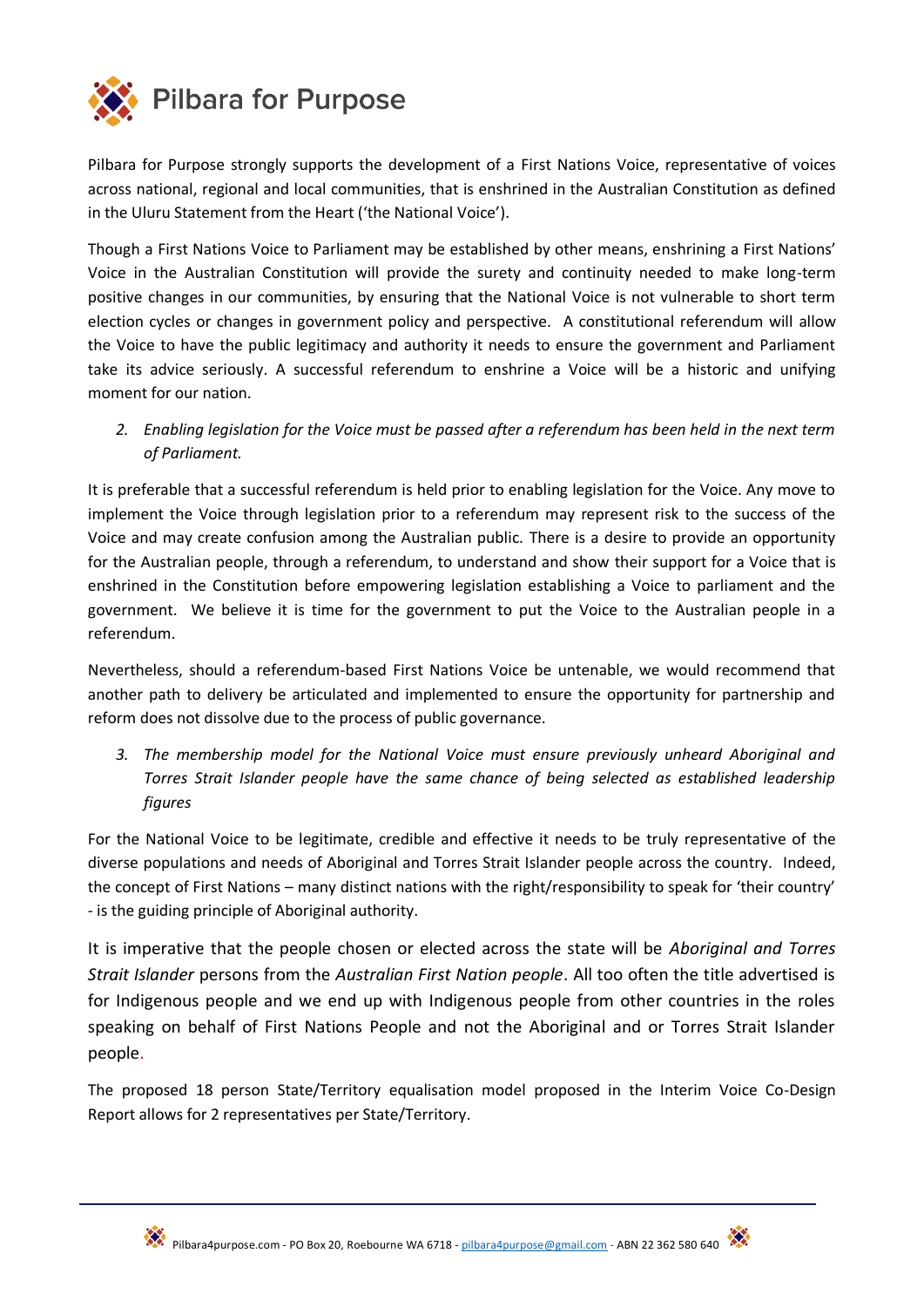

For Western Australia, which is the largest state in the country (32.9%), it is problematic that only two members from WA would represent the diversity and needs of a population of more than 100,000 spread across a vast area of 2,527,013 square kilometres. Over 60% of WA's Aboriginal and Torres Strait Islander peoples live in regional, remote and very remote parts of the state, and 46% live in the most disadvantaged areas. In the Pilbara region, 16% of the population are Aboriginal and Torres Strait Islander. Many of these people live in areas of the Pilbara that have high levels of disadvantage and very low Socio-Economic Indexes for Areas scores. In Roebourne, an area that rates among the most disadvantaged in Australia, Aboriginal and Torres Strait Islander peoples make up almost 70% of the population.

The Voice Co-Design Report suggests that members selected for the National Voice should 'as much as possible have connection to the local community level'. Whilst Pilbara for Purpose recognises that the Local and Regional Voices will work to provide local views to the National Voice, we support From the Heart's position that a National Voice representative model must be based on population distribution and need and give greater proportional Voice to Aboriginal and Torres Strait Islander peoples living in regional and remote areas to ensure connection to local community. There must be sufficient scale of membership of the National Voice to ensure the voices of the most disadvantaged are heard and represented. Without this, the legitimacy and credibility of the Voice may be compromised.

*Roebourne in the Pilbara can be used as an example to demonstrate the overwhelming need to engage local community voices in all decision-making processes that govern their daily lives.* 

*The Roebourne and Martu Expenditure Review conducted by the Department of Premier and Cabinet highlighted that despite over \$94.5 million being spent on an Aboriginal and Torres Strait Islander population of 800 through 206 services/programs delivered by more than 60 providers, there was a failure to improve the outcomes for a community entrenched with social and health issues.* 

*In contrast, the 6718 Advantage Plan, which was formed by the local people who gathered at Elders and Community Yarns, is Roebourne's own Closing the Gap plan. The 6718 plan is built by and for the whole community, working together for their people. It recognises and reinforces cultural authority and plans for a bright future for the town. Through this 6718 Advantage Plan, key issues for disadvantaged Aboriginal residents have been identified, strategies have been developed to close the gap in education, housing, community safety, youth development and men's health. Indeed, the formation of partnership with Government is the critical element to deliver on the 6718 plan. This is a long term coordinated approach with a clear community drive and commitment from all stakeholders to deliver locally led solutions. It has led to a greater level of ownership, leadership, agency and capability within the Roebourne community and demonstrated the crucial importance of local voices in all levels of decision making – especially at the top. Only by allowing local leaders to hold authority can we anticipate solutions and recovery.* 

Pilbara for Purpose also supports the 'From the Heart' position that there needs to be adequate membership provision for frontline and community-focused people to be selected/elected to the National Voice, regardless of whether they are an established leadership figure or not. Again, this requires sufficient scale of membership that is not limited to 2 representatives per State/Territory.